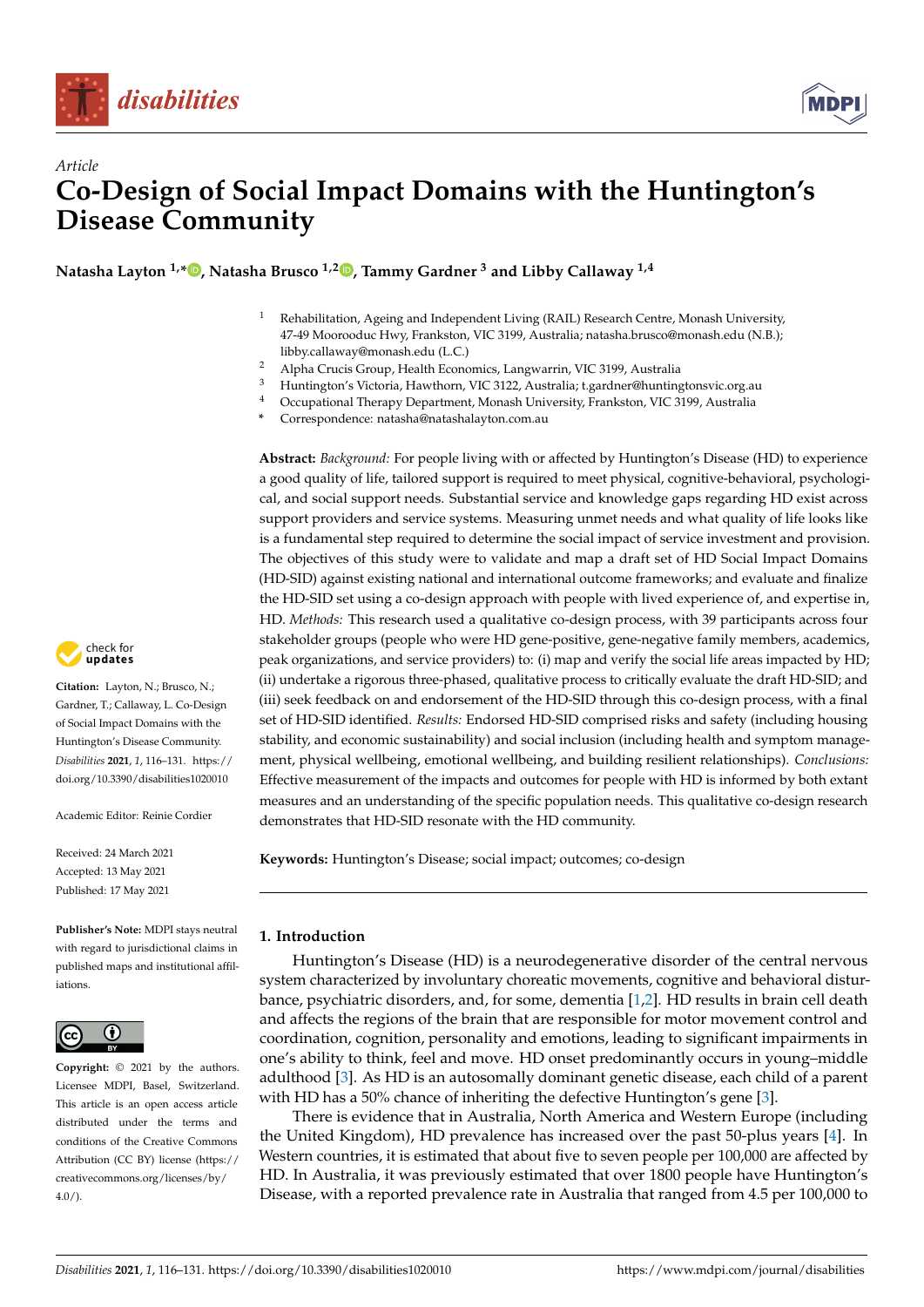6.5 per 100,000 [\[5\]](#page-14-1). However, these estimates were based on incomplete and dated data, indicating that the current HD prevalence in Australia is not fully known. Most recently, the prevalence in Australia was estimated at approximately 8.4 people per 100,000 [\[6\]](#page-14-2). With a current population of 25.7 million people in Australia, this data suggests that there are presently around 2160 people with a diagnosis of HD.

The needs of people living with HD, and their communities, are multiple and vary depending upon the stage of the disease, increasing over time as it progresses [\[7\]](#page-14-3). It has long been held that HD has a significant impact on both the person's physical and psychosocial wellbeing, with the latter frequently found to be more severely affected [\[8\]](#page-14-4). Given the range of complex physical, cognitive, behavioral, neurological and neuropsychiatric outcomes that can occur, HD leads to the requirement for a high level of support in community living, impacts the broader family, with gene-negative family members often being required to move into caregiving roles, and for some people with HD, it leads to early entry to institutional settings, including residential aged care [\[9](#page-14-5)[,10\]](#page-14-6). Access to accurate and coordinated information and support services is therefore vital for people impacted by HD, including both the person with HD and their family and social network [\[11](#page-14-7)[,12\]](#page-14-8). In light of these issues, it is important to understand and measure the domains of social impact deemed important by people with HD and their families, to inform service provision.

Social impact is defined as "a logic chain of results in which organizational inputs and activities lead to a series of outputs, outcomes and ultimately to a set of societal impacts" [\[13\]](#page-14-9) (p. 3). Social impact measurement is "the processes of analyzing, monitoring and managing the intended and unintended social consequences, both positive and negative, of planned interventions (policies, programs, plans, projects) and any social change processes invoked by those interventions" [\[14\]](#page-14-10) (p. 5). Limited evidence exists on the domains of social impact relevant to HD. A small body of research over the past two decades has however examined the needs and wants of HD communities. This research has identified unique perspectives of—and complex disease processes and system interfaces for—individuals and their families, which have implications for the management and development of interventions, and consideration of social impact, across the spectrum of HD stages [\[8,](#page-14-4)[15\]](#page-14-11). Research has also identified that both coping mechanisms and illness perceptions have been found to make a major contribution to the explanation of variance in people's psychosocial wellbeing [\[16\]](#page-14-12). Active seeking of up-to-date, relevant and quality information across all areas of life is an identified need, and a range of barriers to accessing information has been noted [\[11\]](#page-14-7).

In Australia, there is no national body for HD, but there are a number of state-based organizations [\[3\]](#page-13-2). Concerns have long been raised regarding fragmented, underfunded and complex support systems that exist for people with disabilities in Australia, including people with HD [\[17,](#page-14-13)[18\]](#page-14-14). For people with HD and their families, the breadth and complexity of government service systems are well documented, as is the substantial informal care sector [\[7,](#page-14-3)[19\]](#page-14-15). As part of the National Disability Strategy, in 2013 Australia began to introduce a new no-fault national disability insurance scheme (NDIS) for people who experience significant and permanent disability, who are aged under 65 years at the time of scheme entry; national scheme implementation was achieved in 2020 and includes independent regulation of the NDIS-funded services [\[20](#page-14-16)[,21\]](#page-14-17).

As HD progresses, people with the diagnosis can apply for NDIS access and plan for supports linked to their goals and needs. However, the NDIS was not designed to fill the gap in other mainstream systems that exist, and delineation of funding responsibilities of the Scheme and other service systems has been provided [\[22\]](#page-14-18). Other government systems that are frequently accessed or required by people with HD and their families include health, mental health, aged care, early childhood development, child protection and family support, education (primary, secondary, higher and vocational systems), employment, housing and community infrastructure, transport, and justice [\[22\]](#page-14-18). Given the complex and multiple needs experienced in the later stages of HD, a person and their formal and informal supporters may engage with all these service systems, often concurrently and at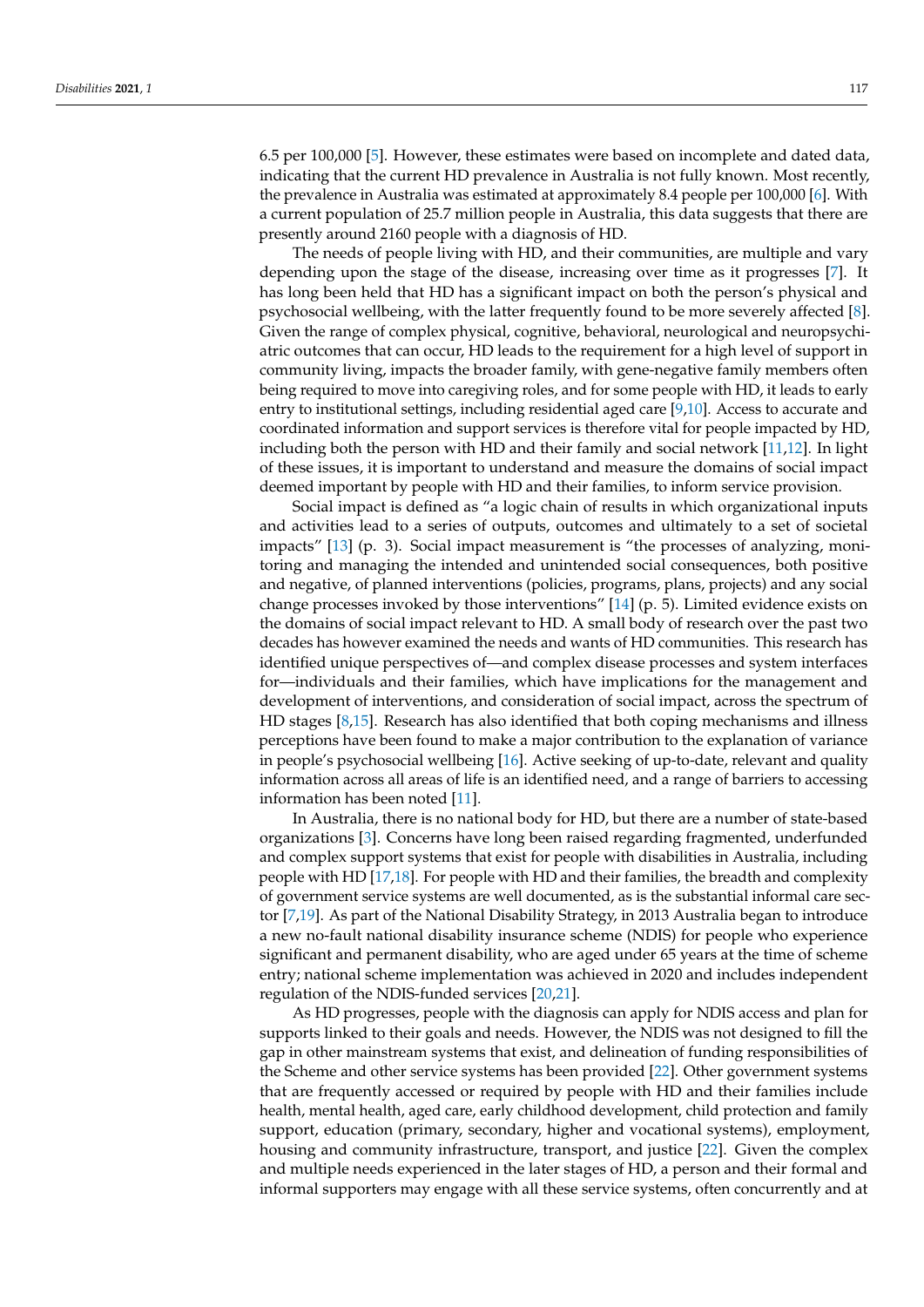multiple times over the lifespan [\[6\]](#page-14-2). This can lead to significant issues with coordination of services and information [\[19\]](#page-14-15), and difficulty understanding the features of service delivery that can achieve positive impacts and outcomes experienced by people with HD and their supporters.

With this in mind, it is important to note that the impacts and outcomes of any human service or support can be viewed and reported in many different ways. It is critical to "measure what matters" to the individual and to select frameworks that capture the "complex open system" that is life for people living with health conditions such as HD [\[23](#page-14-19)[–25\]](#page-14-20). A number of frameworks relevant to social impact have been published. For example, in the arena of sport, social impact was conceptualized as including the dimensions of social capital, collective identities, health literacy, wellbeing and human capital [\[26\]](#page-14-21). In contrast, research to establish a conceptual framework for understanding the social impact of burn injuries in adults identified the primary construct as social participation, which contained two concepts: societal role and personal relationships. Subdomains included work, recreation and leisure, relating with strangers, and romantic, sexual, family, and informal relationships [\[27\]](#page-14-22). However, to date, there has been only limited work exploring social impact across the entire disease spectrum, focused on healthrelated quality of life concepts [\[15\]](#page-14-11). It is therefore necessary to look to other existing outcome frameworks to holistically consider the social impact of HD.

The World Health Organization offers the International Classification of Functioning, Disability and Health (WHO ICF) [\[28\]](#page-14-23), which identifies the aspects of a person, their environments, and their chosen tasks, and enables any person to describe their functional status, and the barriers and facilitators to functioning. As well as body functions, body structures (a person's capabilities) and environmental factors (the barriers and facilitators surrounding the person), the WHO ICF identifies activities and participations. These are identified as learning and applying knowledge, general tasks and demands, communication, mobility, self-care, domestic life, interpersonal interactions and relationships, major life areas (education, economic), and community, social and civic life (culture, recreation, spiritual, political). The WHO ICF framework is extensive, and many communities have elected to identify subsets of factors that apply specifically to them (termed "ICF core sets").

Another potentially relevant framework that was recently developed is provided by Australia's National Disability Insurance Agency (NDIA), the agency that administers the NDIS. The NDIA has identified eight outcome domains comprising daily living, home, health and wellbeing, lifelong learning, work, social & community participation, relationships, and choice and control [\[29\]](#page-14-24). These outcome domains are deemed relevant for Australians living with permanent and significant disability, including the potential to be applicable for use with and by the HD community. However, people living with HD are at a significant intersect between disability, aged care and health systems, and the Council of Australian Governments previously identified the funding responsibilities of these mainstream systems in contrast to the NDIS; the NDIA is now working with state and territory governments to clarify these applied principles [\[30\]](#page-14-25). The relevance of NDIA outcome domains therefore may not offer a holistic perspective for, and have not been adequately tested with, the HD population, or been considered in relation to social impact. Service users such as the HD community have dynamic, complex and long-term needs that require coordinated inputs and activities to achieve desired outcomes. To document and evidence these, a framework is required which fully captures both the interrelationships and complexities, whilst recognizing the diversity of formal and informal supports and foregrounding any gaps in that support.

Given the range of complexities and gaps identified, drawn from the lived experience of the HD community and clinicians within its network, Huntington's Victoria has previously worked to document key domains of social impact (see Table [1\)](#page-3-0). For each of the eight domains, Huntington's Victoria and the Huntington's community defined a positive outcome and provided examples and evidence points. The positive outcome is framed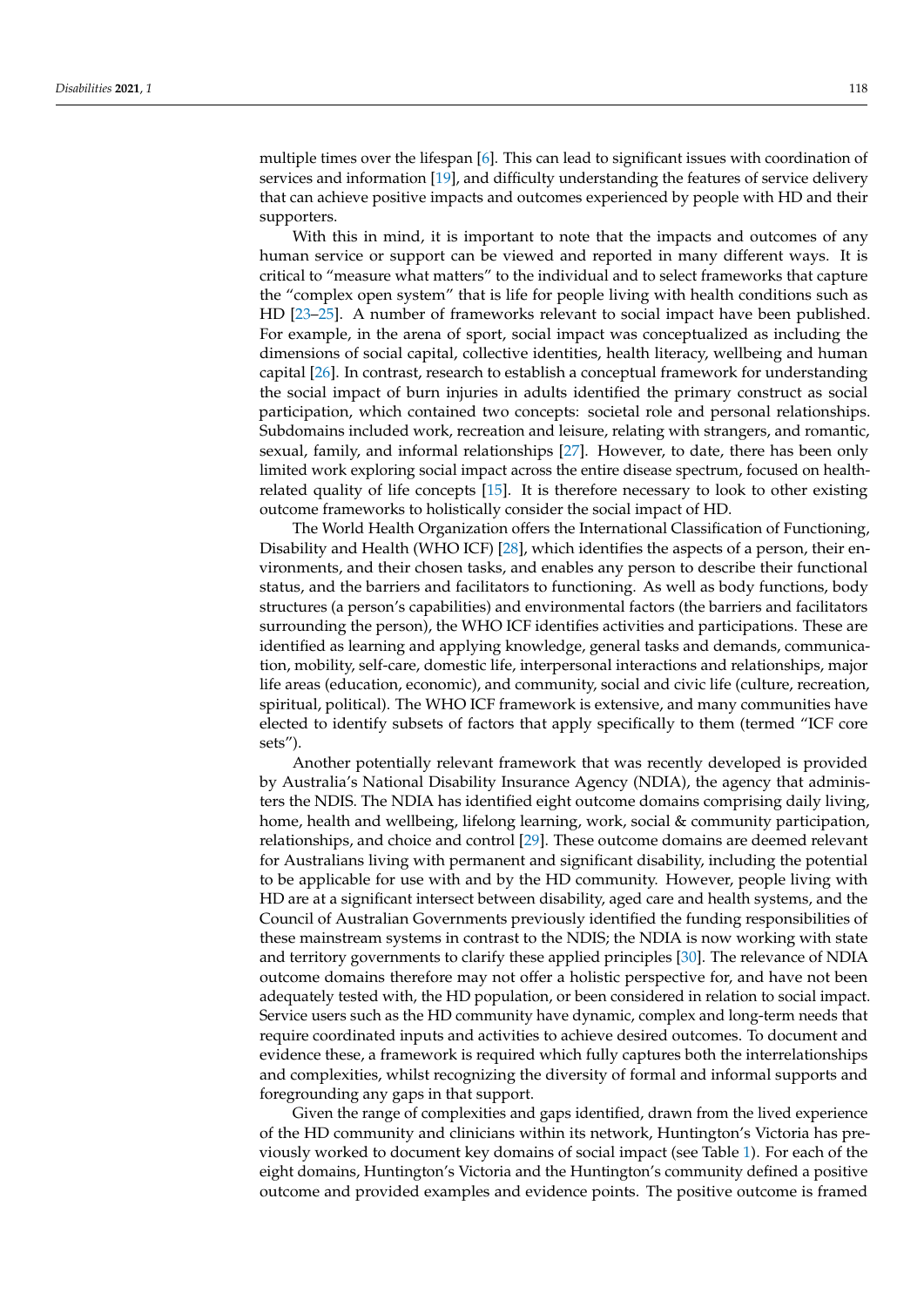as an overarching aspirational statement. The domains are not listed in order of priority, rather in order of identification during the co-design process. The first three domains are health-focused and include health/symptom management, as well as physical and emotional wellbeing. The following four domains have a community/sustainability focus and include social inclusion and resilient relationships, as well a housing and economic stability. The final domain is focused on risks and safety. This includes the absence of "behavior" by the individual or toward the individual that places them at risk of harm, or of not achieving a positive outcome in the other seven domains.

**Table 1.** Social Impact Domains of HD (HD-SID).

<span id="page-3-0"></span>

| <b>DOMAIN 1 Health and Symptom Management</b> |                                                                                                                                                                                                                                                                                                                                                                                              |  |  |
|-----------------------------------------------|----------------------------------------------------------------------------------------------------------------------------------------------------------------------------------------------------------------------------------------------------------------------------------------------------------------------------------------------------------------------------------------------|--|--|
| Definition of a positive<br>outcome           | Achievement of HD symptom stability and overall ongoing maintenance of these symptoms<br>Achievement of overall health separate from HD, that when not attained can negatively impact on the individual                                                                                                                                                                                      |  |  |
| Examples                                      | Ongoing active participation in allied health intervention (diet or physical activity)<br>Link to HD specialist for symptom management<br>Continue the management of the health care plan (GP, HD specialist)<br>Managing client progression throughout the various stages of the disease<br>Maintaining physical and cognitive stimulation                                                  |  |  |
|                                               | <b>DOMAIN 2 Physical Wellbeing</b>                                                                                                                                                                                                                                                                                                                                                           |  |  |
| Definition of a positive<br>outcome           | Achievement and maintenance of the highest possible level of physical independence for stage of disease                                                                                                                                                                                                                                                                                      |  |  |
| Examples                                      | Mobility appropriate at the stage of HD<br>Safety in home and community (environment)<br>Physically capable of completing ADLs                                                                                                                                                                                                                                                               |  |  |
| Evidence points                               | Equipment accessed to support the individual at home and in the community<br>Allied Health review embedded in care plan                                                                                                                                                                                                                                                                      |  |  |
|                                               | <b>DOMAIN 3 Emotional Wellbeing</b>                                                                                                                                                                                                                                                                                                                                                          |  |  |
| Definition of a positive<br>outcome           | To achieve emotional wellbeing and quality of life when living with HD                                                                                                                                                                                                                                                                                                                       |  |  |
| Examples                                      | Improved mental health<br>Mental health maintenance<br>Improved coping skills and resilience<br>Confidence building<br>Maintenance of self-identity<br>Increased hope<br>Life satisfaction                                                                                                                                                                                                   |  |  |
| Evidence points                               | Access to therapeutic intervention (medical and non-medical)<br>Engagement in activities/routines that promote self-worth and identity                                                                                                                                                                                                                                                       |  |  |
|                                               | <b>DOMAIN 4 Social Inclusion</b>                                                                                                                                                                                                                                                                                                                                                             |  |  |
| Definition of a positive<br>outcome           | To identify as a valued member of their local community. To maintain social connections and networks throughout the<br>disease progression                                                                                                                                                                                                                                                   |  |  |
| Examples                                      | Strengthening social skills (awareness of HD, self in the HD context)<br>Reduced social isolation/contact/community connections<br>Inclusive and accessible communities<br>Access to venues (dining, entertainment, sporting, etc.) without discrimination                                                                                                                                   |  |  |
| Evidence points                               | Engagement in age-appropriate social activities<br>Engagement in regular community access<br>Capacity building of local venues to enhance community access experiences                                                                                                                                                                                                                       |  |  |
|                                               | <b>DOMAIN 5 Housing Stability</b>                                                                                                                                                                                                                                                                                                                                                            |  |  |
| Definition of a positive<br>outcome           | To either obtain and/or maintain stable housing that meets the support needs at any given point during disease<br>progression                                                                                                                                                                                                                                                                |  |  |
| Examples                                      | Housing security/safety<br>Housing that is accessible and structured to maximize ongoing support needs (minimized risks of falls, capacity for<br>in-home modification if needed)<br>Cost of rent or mortgage that can be sustained long-term<br>Cost of utilities and other household-related expenses are affordable<br>In-home staff are skilled to meet the care needs of the individual |  |  |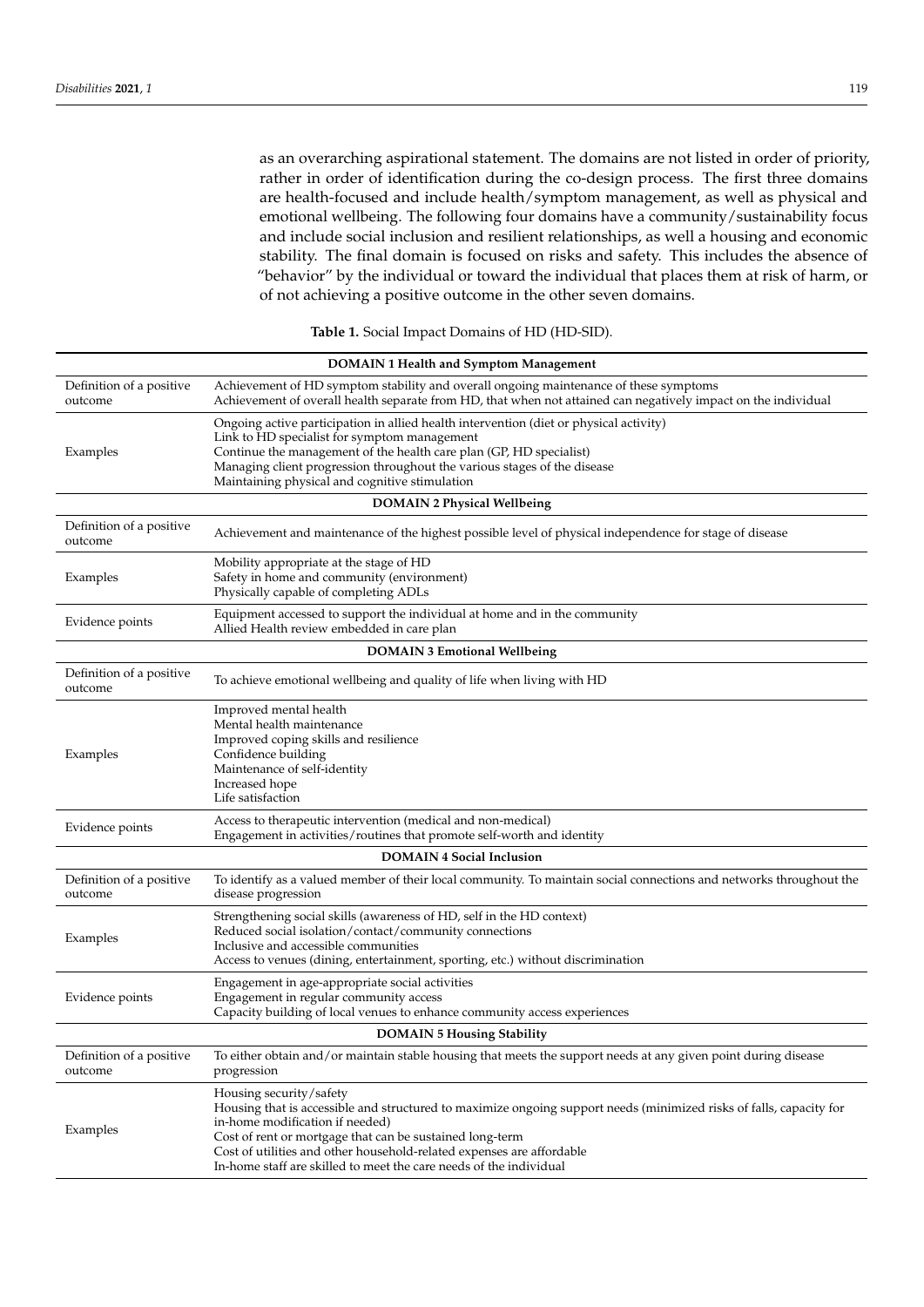Evidence points Secured permanent disability accommodation Access to in-home modifications Center-pay or other financial institutions implemented to pay bills and manage funds, as needed Services and supports implemented **DOMAIN 6 Economic Sustainability** Definition of a positive Definition or a positive To achieve and/or maintain financial security. To live without financial hardship and be able to afford basic needs. Examples Maintaining appropriate employment/supporting opportunities for appropriate employment Education/skills development Obtainment of appropriate income stream (Centrelink pension, superannuation, paid employment) Evidence points In receipt of disability support package (DSP), superannuation, total and permanent disability (TPD) pay Capacity building of workplace for reduced/modified employment Completed training/skill development **DOMAIN 7 Building Resilient Relationships** Definition of a positive outcome To build and/or maintain resilient relationships with partners, family members, friends, carers, neighbors, etc. Examples Family resilience Reconnecting families/siblings Preventing carer burnout Evidence points Regular respite opportunities Participated in meaningful activities/quality time together Capacity building of family members **DOMAIN 8 Risks and Safety** Definition of a positive outcome The absence of "behavior" by the individual or toward the individual that places them at risk of harm, or of not achieving the above measures. Examples Reduced incidents of risks (vulnerable to financial, emotional, sexual, physical abuse) Maintaining service delivery through funded packages Competent and supported decision-making Reduced incidences of "challenging behavior" that places the individual at risk of losing current accommodation, criminal/civil law proceedings, removal/ceasing of critical care need supports, isolation Reduced incidences of industrial relations issues and other acts of discrimination Evidence points Enduring power of attorney (EPOA) financial, guardianship appointed Behavior management plan implemented Behavioral management services engaged Advocacy within the justice system

> Consistent with the emergence of communities owning and articulating the impacts and outcomes that are important to them [\[31\]](#page-14-26), and acknowledging that stakeholder-based approaches are the most appropriate solution for the selection of social impact measurements [\[32\]](#page-14-27), the research objectives are to utilize a qualitative co-design methodology to:

- 1. validate or refute, and map a draft set of HD social impact domains (HD-SID) against existing national and international outcome frameworks; and
- 2. evaluate and finalize the HD-SID set using a co-design approach with people with lived experience of, and expertise in, HD.

This research into an HD-SID framework is the first phase of a larger, multi-year study researching ways to provide nationwide access to up-to-date, relevant and quality information, including peer support, for the Huntington's community [\[33\]](#page-15-0).

## **2. Materials and Methods**

Advocacy within the legal setting (court, VCAT, tenancy)

This project received Monash University Human Research Ethics Committee approval prior to commencing data collection (Project ID: 24641).

A method for critical evaluation of the draft HD-SID framework was developed using a two-stage process of stakeholder engagement [\[33\]](#page-15-0). This included (i) investigation of the face validity of the HD-SID via a steering committee, and mapping of the draft domains against existing national and international outcome frameworks (Phase 1a–c); and (ii) a

**Table 1.** *Cont.*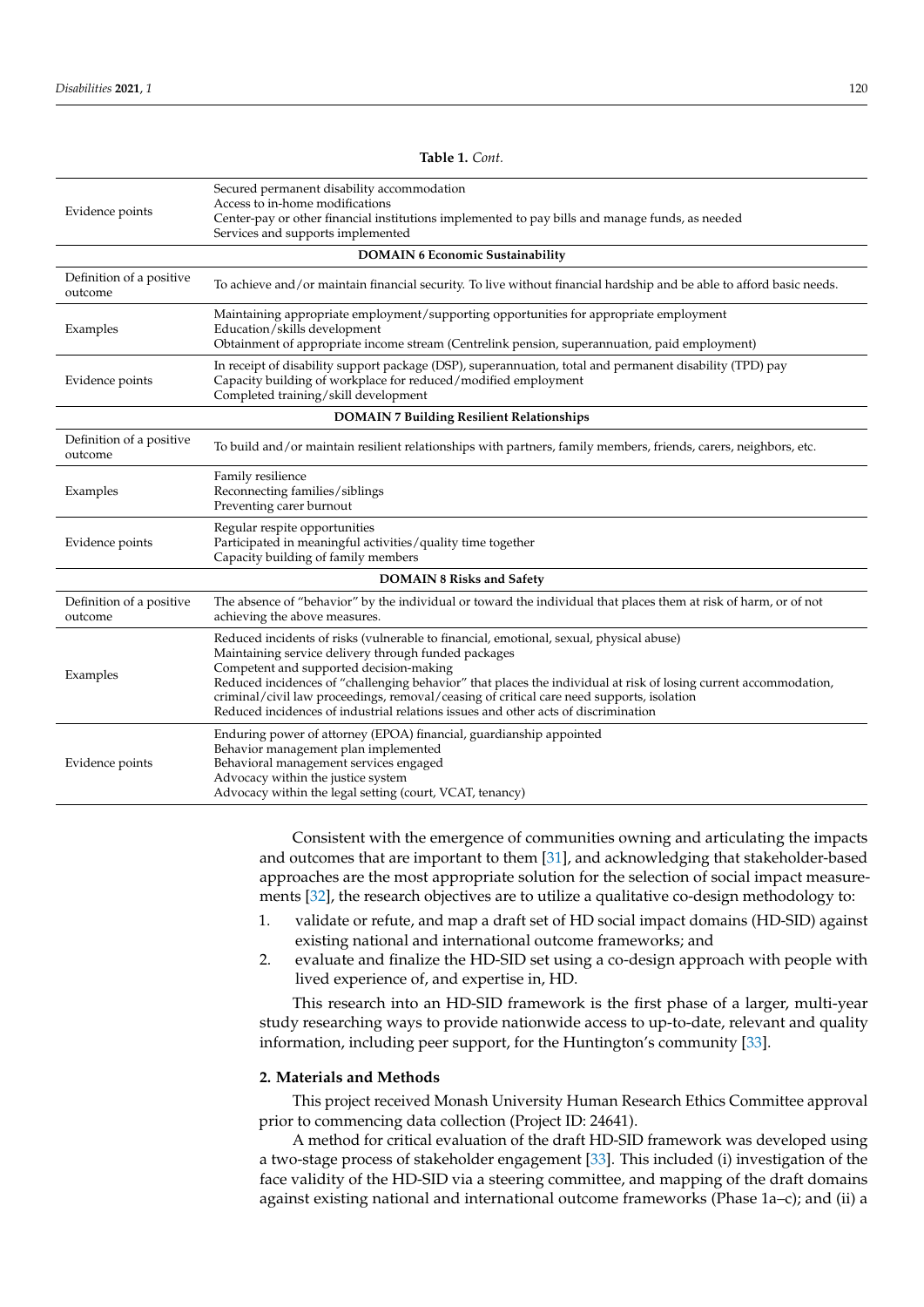series of qualitative focus groups undertaken with people with HD, their families and clinical experts in the field of HD and the broader HD community (via a state-based  $\binom{2}{r}$ conference on HD) (Phase 2a,b) (see Figure [1\)](#page-5-0). implied consent for participation. In participation. In participation in  $\mathcal{L}$ parties of qualitative focus groups undertaken with people with FID, their families and

Regarding participant consent, while Phase 2a, with the focus group attendees,

<span id="page-5-0"></span>

**Figure 1.** Flow of the qualitative research process used in the HD-SID verification process. **Figure 1.** Flow of the qualitative research process used in the HD-SID verification process.

Regarding participant consent, while Phase 2a, with the focus group attendees, required written informed consent prior to participation, all other parts of the study used implied consent for participation. Implied consent involved informing potential participants about the project underway prior to participation, with a clear understanding that participation was voluntary and the act of participating implied consent (e.g., Phase 2b community consultation during the 2020 HD Community Conference).

The method for each of these is outlined below:

## *2.1. Verification or Refutation of the Draft HD Social Impact Domains*

A Steering Committee was established for the project duration, comprising people who were HD gene-positive (symptomatic and non-symptomatic) (*n* = 2), gene-negative and family members  $(n = 2)$ , academics  $(n = 4)$ , and HD peak organization representatives (*n* = 3). Based on the principles of co-design, these lived experience and content experts reviewed the draft HD-SID framework and discussed face validity. A mapping process was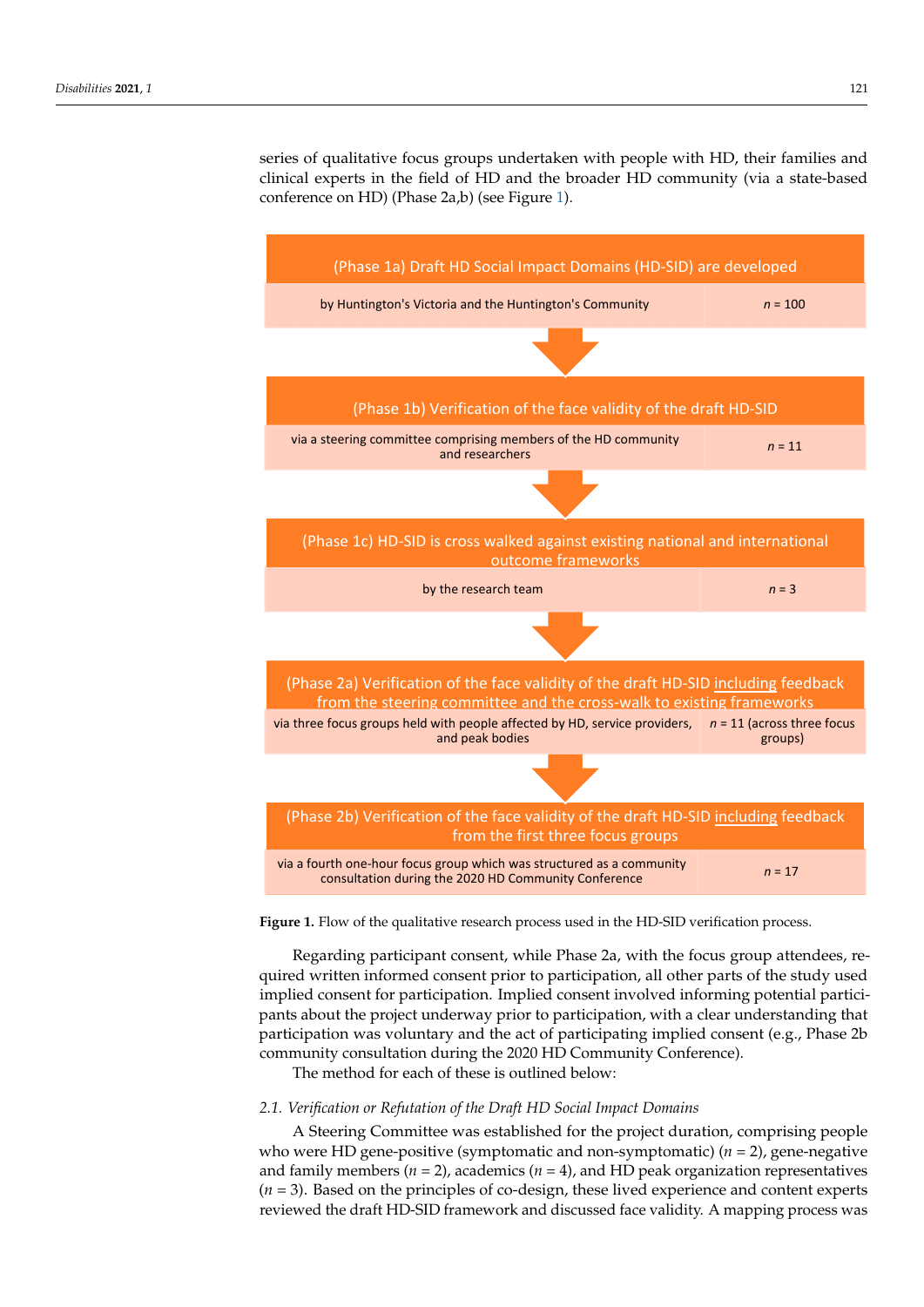then used by the researchers to triangulate and investigate the content validity of the draft HD-SID domains against three key national and international policy frameworks: World Health Organization international classification of functioning (WHO ICF) [\[28\]](#page-14-23); the national disability insurance scheme outcome framework [\[29\]](#page-14-24); and the COAG system interface domains [\[22\]](#page-14-18) endorsed by the Committee. The domains were then used to structure the focus group schedule (see Appendix [A](#page-12-0) for the focus group schedule).

#### *2.2. Focus Groups*

A total of four focus groups across two phases were held with various HD stakeholders. Focus groups tested the HD-SID domains by (a) enquiring as to service gaps for the community, and (b) clarifying the performance of the domains in capturing this data for participants. Focus group 1 comprised health professionals and included 6 participants (physician, counselor, advocate, speech pathologist, occupational therapy manager, genetic counselor). This sample was drawn purposively from Huntington's Victoria's existing networks, and participants held a range of roles across private and public systems, progressive neurological or HD-specific services, including acute, community and residential care. Focus group 2 included two gene-positive individuals, one of whom identified as being symptomatic. Focus group 3 included three family members involved with supporting relatives (children, parents, spouses) with Huntington's disease, one of whom identified as gene-negative (see [A](#page-12-0)ppendix  $A$  for the focus group schedule used). There was a final one-hour focus group which was structured as a community consultation (focus group 4). Members of the HD community, including people who were gene-positive, those who were gene-negative, as well as other HD stakeholders, were invited to an online presentation of results from the first three focus groups as well as mapping the HD-SID against existing national and international outcome frameworks; this was held during the 2020 HD Community Conference [\[34\]](#page-15-1). Focus group members (*n* = 50) were invited to provide feedback on specific multi-choice questions via an online poll embedded throughout the presentation. A smaller number  $(n = 17)$  of the total focus group members chose to participate in one or more of the online poll questions. The aim of this activity was to finalize and seek stakeholder endorsement of the HD-SID. A plain language document featuring the HD-SID framework was available on the conference website prior to, during, and following the presentation.

#### *2.3. Data Collection*

The initial draft HD-SID validation and consensus work (Phase 1b) was undertaken within a total of 3 meetings, held online using a video-link platform (Zoom.us), and coupled with the framework mapping task. Each focus group (Phase 2a) was also held online via video link. The consensus work and focus groups lasted between 75 and 90 min and were held between October and December 2020. For the Phase 2a focus groups, a representative of Huntington's Victoria was invited online to open each focus group and explain the project's context, and then left the session.

Two of the research team members attended all meetings, and the primary author (N.L.) facilitated each discussion, while the second author (N.B.) acted as note-taker. Both are health professionals (an occupational therapist and physiotherapist, respectively) experienced in working with people with neurological disability and their supporters. Focus group attendees provided HREC-approved signed consent forms prior to participation, and the sessions were recorded via Zoom with participants' permission. The Phase 2b HD community consultation data were captured using Zoom Polls and the Zoom chat function for qualitative responses ( $n = 17$  participant responses received).

#### *2.4. Data Management and Analysis*

The audio files (for Phase 2a) and exported poll data and chat content (community consultation in Phase 2b) were collected and securely lodged on the researchers' password-protected computers, along with the researchers' reflexive notes. Audio files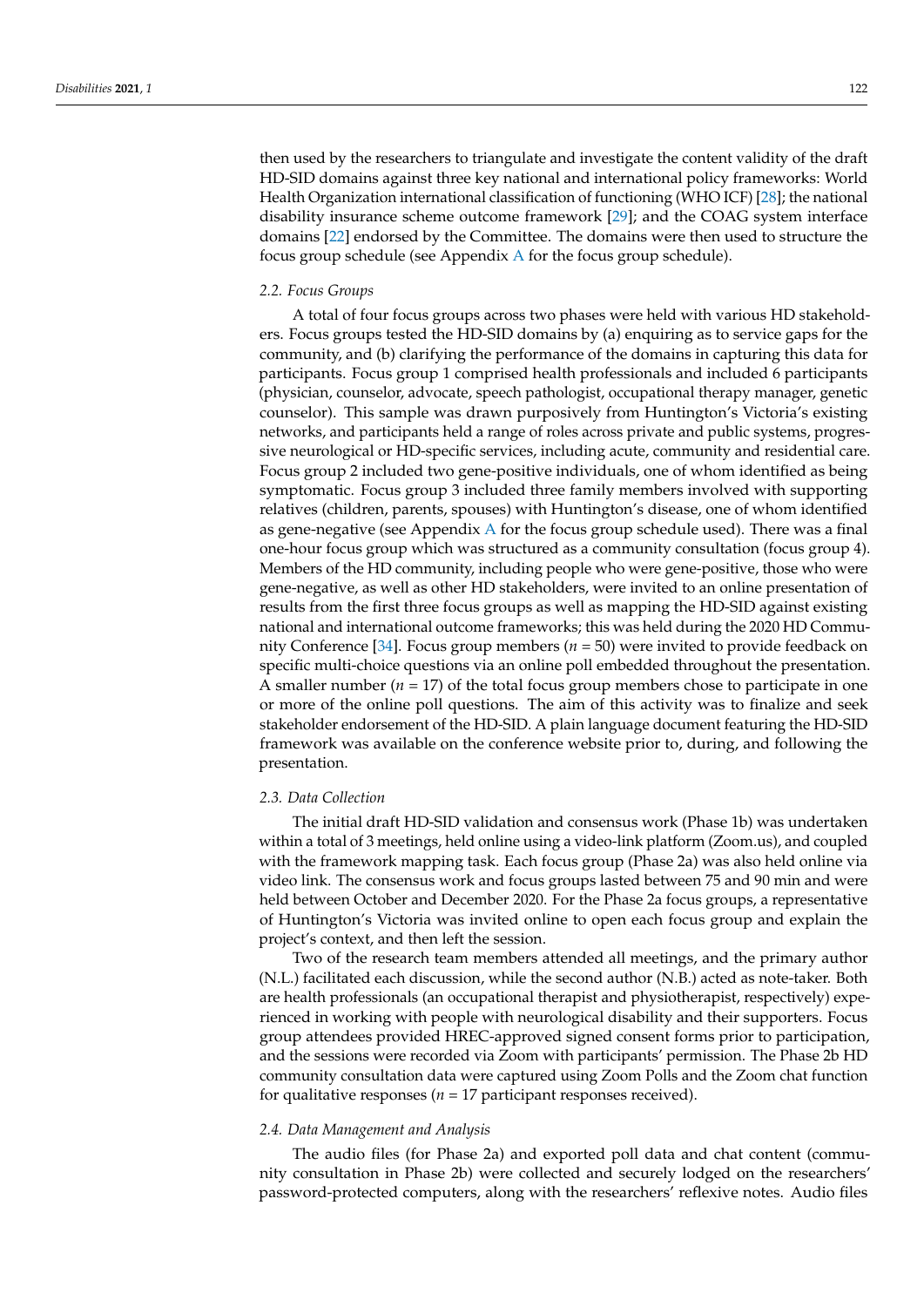were transcribed verbatim, with pseudonyms applied at that time in preparation for thematic analysis. Thematic analysis was used for qualitative data analysis because it can be applied across a range of theoretical and epistemological approaches, whilst offering a rich and detailed account of qualitative data. It also offers a contextualized method where exploration of participant experiences and perspectives are examined and understood within the context of environmental and societal impacts [\[35\]](#page-15-2).

Using Braun and Clark's 15-point checklist for thematic analysis, a process of the qualitative comparative method of inductive thematic analysis was used for the analysis of the transcribed data and associated reflexive notes [\[35](#page-15-2)[,36\]](#page-15-3). This approach acknowledges that analysis is shaped to some extent by the researchers' disciplinary knowledge and standpoint [\[35\]](#page-15-2). Data were initially analyzed by, and then across, the focus groups. Inductive content analysis was used to analyze data collected from open-ended written information provided via the Zoom chat function in the Phase 2b consultation [\[37\]](#page-15-4). The results were synthesized into a tabulated summary of themes, aligned with the research aims.

To ensure qualitative rigor, both researchers undertaking the data collection kept reflective field notes during the two research stages, which included the researchers' subjective thoughts and feelings as well as observations within, and reflections upon, data collection [\[38\]](#page-15-5).

In addition, regular meetings between the researchers involved in data collection and analysis and Huntington's Victoria were held during the data collection period. These meetings provided an opportunity to discuss the two-stage qualitative processes, emerging findings and reflections. The reflective notes kept by the two researchers were examined prior to, and during, thematic analysis, acknowledging the personal reflexivity the researchers brought into the research [\[35](#page-15-2)[,38\]](#page-15-5).

#### **3. Results**

#### *3.1. Verification of Domains*

The verification work of the steering committee (Phase 1b) firstly considered fidelity to the HV population and, to principles of consumer co-design, resulted in an affirmation of the social impact domain approach. An examination of the domains themselves, in light of lived experience, confirmed the validity of the draft HD-SID, but noted the dynamic and overlapping nature of, in particular, "health and symptom management" with "physical wellbeing". Therefore, the areas "health and symptom management" and "physical wellbeing" were clustered under the broader area of "health and wellbeing" within the focus group schedule.

Table [2](#page-8-0) contains mapping against the World Health Organization international classification of functioning (WHO ICF), the national disability insurance scheme outcome framework, and the COAG system interface domains. Researchers identified a high degree of congruence between HD-SID domains and these taxonomies. Specificity varied, as depicted in Table [2,](#page-8-0) with a number of domains from one framework applying to multiple domains across other frameworks. The only clear outliers identified were the concept of "aged care" (COAG domains), and the domain "products and technology" was an enabler across a high number of HV domains.

Mapping demonstrated a good fit between impact domains. This indicated the HD-SID captured all important concepts, and that research related to the HD-SID could be cross-walked to other relevant frameworks as needed. The HD-SID domains were therefore used in their current form for focus groups and consultations, reported below.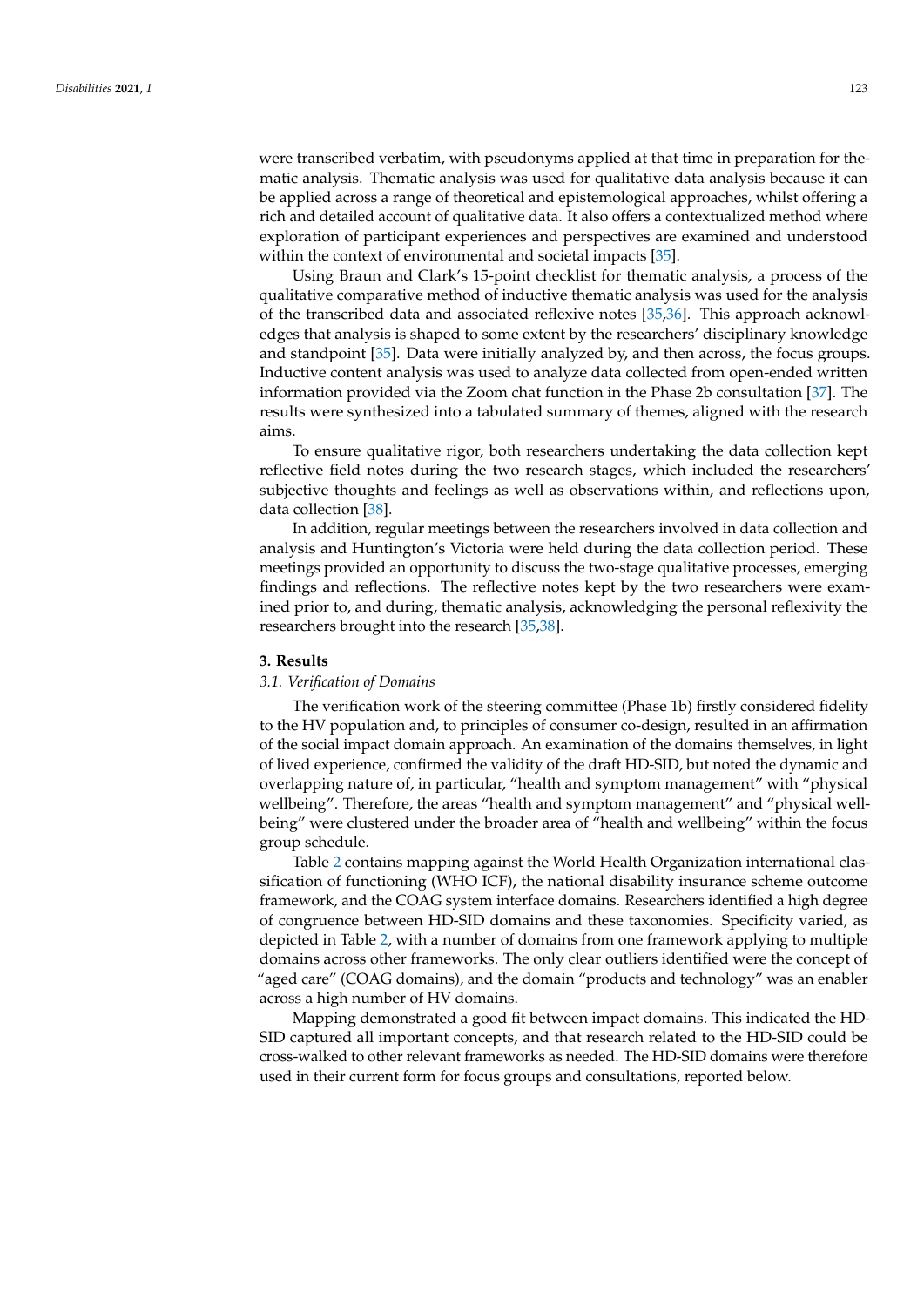| Social Impacts of HD                                                                                  | <b>NDIS Adult Outcome</b><br><b>WHO ICF</b><br>Domains                                                                                                   |                                                                                                                            | <b>COAG Domains</b>                                    |
|-------------------------------------------------------------------------------------------------------|----------------------------------------------------------------------------------------------------------------------------------------------------------|----------------------------------------------------------------------------------------------------------------------------|--------------------------------------------------------|
| Health and symptom<br>management                                                                      | Body structures and<br>functions<br>Selfcare<br>Learning and applying<br>Health and wellbeing<br>knowledge<br>General tasks and demands<br>Communication |                                                                                                                            | Health<br>Aged Care*                                   |
| Physical well being                                                                                   |                                                                                                                                                          | Mobility<br>Products and technology                                                                                        |                                                        |
| Emotional wellbeing                                                                                   | Choice and control                                                                                                                                       |                                                                                                                            | Mental Health                                          |
| Daily Living<br>Lifelong learning<br>Social inclusion<br>Social, community and<br>civic participation |                                                                                                                                                          | Community, social and civic<br>life (culture, recreation,<br>spiritual, political)<br>Attitudes<br>Products and technology | Transport                                              |
| Housing stability                                                                                     | Home                                                                                                                                                     | Natural environment and<br>human-made changes to<br>environment                                                            | Housing and<br>community<br>infrastructure             |
| Economic sustainability                                                                               | Work                                                                                                                                                     | Domestic life<br>Major life areas (education,<br>economic)                                                                 | Education<br>Higher education<br>and VET<br>Employment |
| Building resilient<br>relationships                                                                   | Relationships                                                                                                                                            | Interpersonal interactions<br>and relationships<br>Support and relationships                                               | Early childhood<br>development                         |
| Risks and safety                                                                                      |                                                                                                                                                          | Services, systems and<br>policies                                                                                          | Justice<br>Child protection<br>and family support      |

<span id="page-8-0"></span>**Table 2.** Mapping of the HD-SID domains against the NDIS, WHO ICF and COAG domains.

KEY: \* outliers.

#### *3.2. Focus Group Perspectives*

3.2.1. Findings from Focus Group 1: HD Professionals

- Domain 1 (health and wellbeing) subsumes domain 2 (physical wellbeing): participants discussed how to define health and wellbeing, for example, "Does this [domain] cover more than symptom management and physical health?" (physician). People felt that managing health and wellbeing includes health and symptom management, as well as physical wellbeing. Participants observed that service gaps could occur in psychosocial support services, where there is poor understanding that HD is an organic disease, resulting in the emergence of mental health issues and the need for mental health services.
- The discourse around domain 3 (emotional wellbeing) included domain 4 (social inclusion) and domain 7 (relationships). Civic participation as a desirable outcome for people living with HD mapped to domain 8 (risks and safety). Comments included the need for risk management where "cognitive decline is responsible for social isolation". Domain 3 (emotional wellbeing), domain 7 (maintaining relationships) and domain 4 (social inclusion) were all deemed at risk if people cannot cognitively manage an "ordered lifestyle". Domain 5 (housing stability) and domain 6 (economic stability) are foundations for these aspects of emotional wellbeing, with many examples discussed of adverse outcomes for individuals "living in toilet blocks or cars . . . Struggling with finances, disturbing neighbors, and requiring emergency accommodation" which in turn caused adverse impacts in all other domains. Protective factors include the presence of family. No other areas were identified, indicating saturation in social impacts through the domains presented.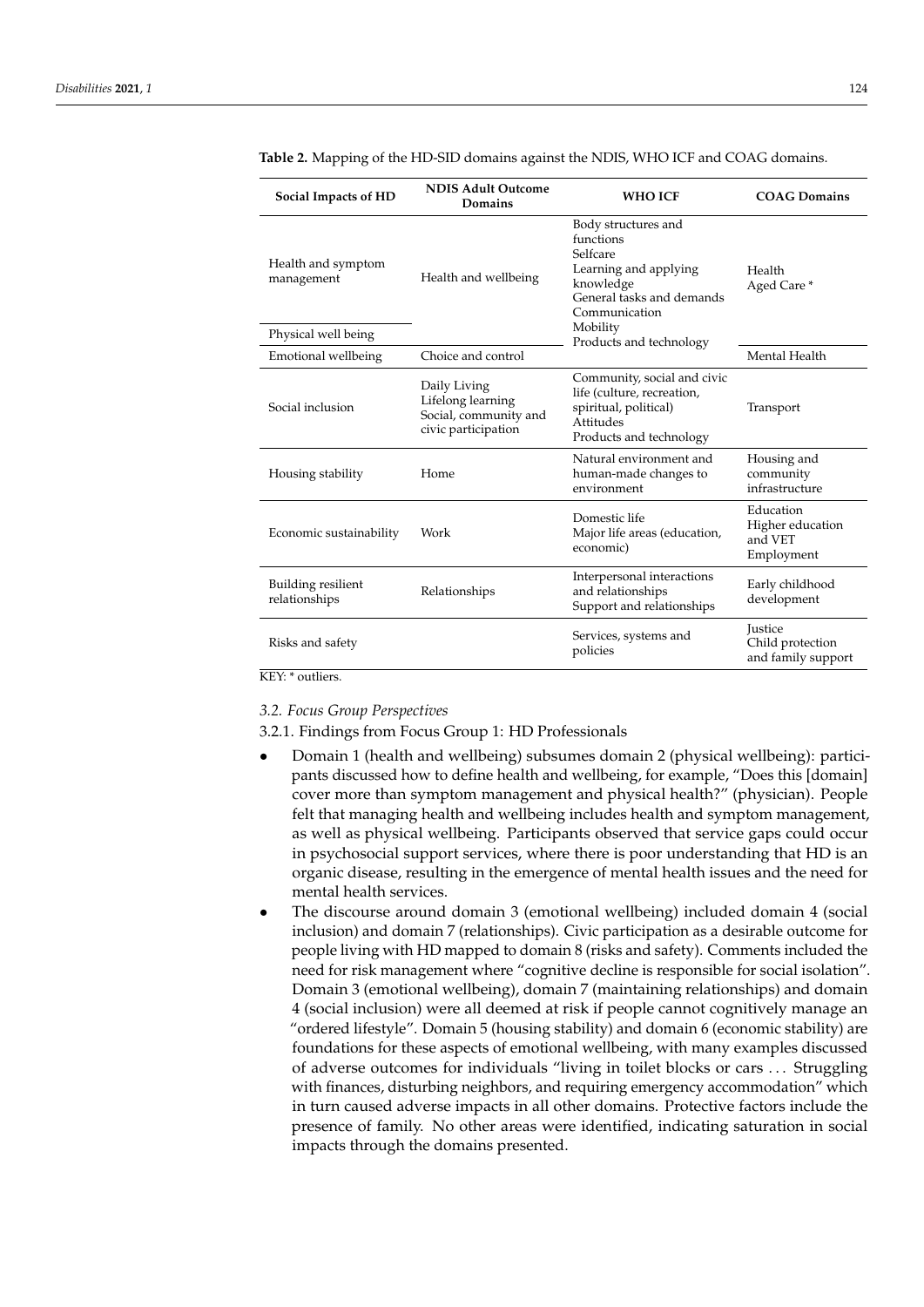3.2.2. Findings from Focus Group 2: HD Gene-Positive Individuals

- Domain 1 (health and symptom management), domain 2 (physical wellbeing) and domain 3 (emotional wellbeing) were discussed together, with key supports which enable these areas, including "HV support services, HV counselor, allied health, massage, yoga, meditation, aromatherapy (mood-lifter to help with depression), crystal healing, reflexology or pressure point therapy, reiki, positive affirmations" (symptomatic participant).
- The concept of social inclusion (domain 4) was highly resonant and also individualized, and participants discussed their "own ways to find comfort and support for social inclusion", including "Op shopping, having coffee, hang in cafes and sit and read the paper, hang out, do a bit of people watching, walking on the beach with my fur babies . . . Pet therapy is really awesome".
- Domain 5 (housing stability), domain 6 (economic stability) and domain 8 (risks and safety) generated much discussion, with the foundation supports (such as safe and appropriate housing) linking directly to higher-order impacts, "Where can I live? I feel I could live by myself . . . There is no safe place for time-out" (symptomatic participant).
- When asked if there were other social impacts that had not been captured, participants mentioned the availability of assisted dying/euthanasia, and experiences where professionals failed to "give bad news" appropriately. In contrast, focus group 3 participants below allocated "appropriate professional support" to domain 3 (emotional wellbeing) due to the significant impact of this barrier/facilitator on their overall emotional functioning.

#### 3.2.3. Findings from Focus Group 3: HD Gene-Negative Individuals and Family Members

- Domain 1 (health and wellbeing), domain 2 (physical wellbeing) and domain 3 (emotional wellbeing) were discussed together, as the supports were felt to enable other domains. Examples of professional support were explicitly linked to domain 3 (emotional wellbeing), for example: "(it is) challenging to locate helpful professionals with the skillset and then the knowledge of HD . . . (I) remember feeling quite frustrated and sometimes paid a lot privately, and they weren't up to scratch . . . we would live for them to come that day and they were not informed, really".
- Housing stability (domain 5), economic sustainability (domain 6), and risks and safety (domain 8) were bundled together with strong narratives around risk. Comments focused on the "falling away" of support when government services changed. For example, "With NDIS, this source of local and timely support (local councils) has fallen away" (family member).
- When asked about other issues not included in the impact domains, participants raised the issue of genetic testing and reflected on poor experiences with health professionals in regard to genetic testing, and "knowing how to support children, relatives, people not yet tested" (gene-negative individual).

#### 3.2.4. Findings from Focus Group 4. Consultation with Members of the HD Community

Approximately 200 HD Community Conference delegates had the opportunity to review the HD-SID Framework through a plain-language summary featured on the HV website, and an advertised one-hour focus group at the virtual Huntington's Community Conference scheduled for 6 December 2020. Fifty participants attended the session, with live responses from 17 of those delegates to three question sets regarding the HD gap analysis (structured according to the HD-SID framework). Responses indicated the HD-SID framework was found to be appropriate and able to capture issues of importance to the HD community. No alternatives or amendments to the final HD-SID were raised.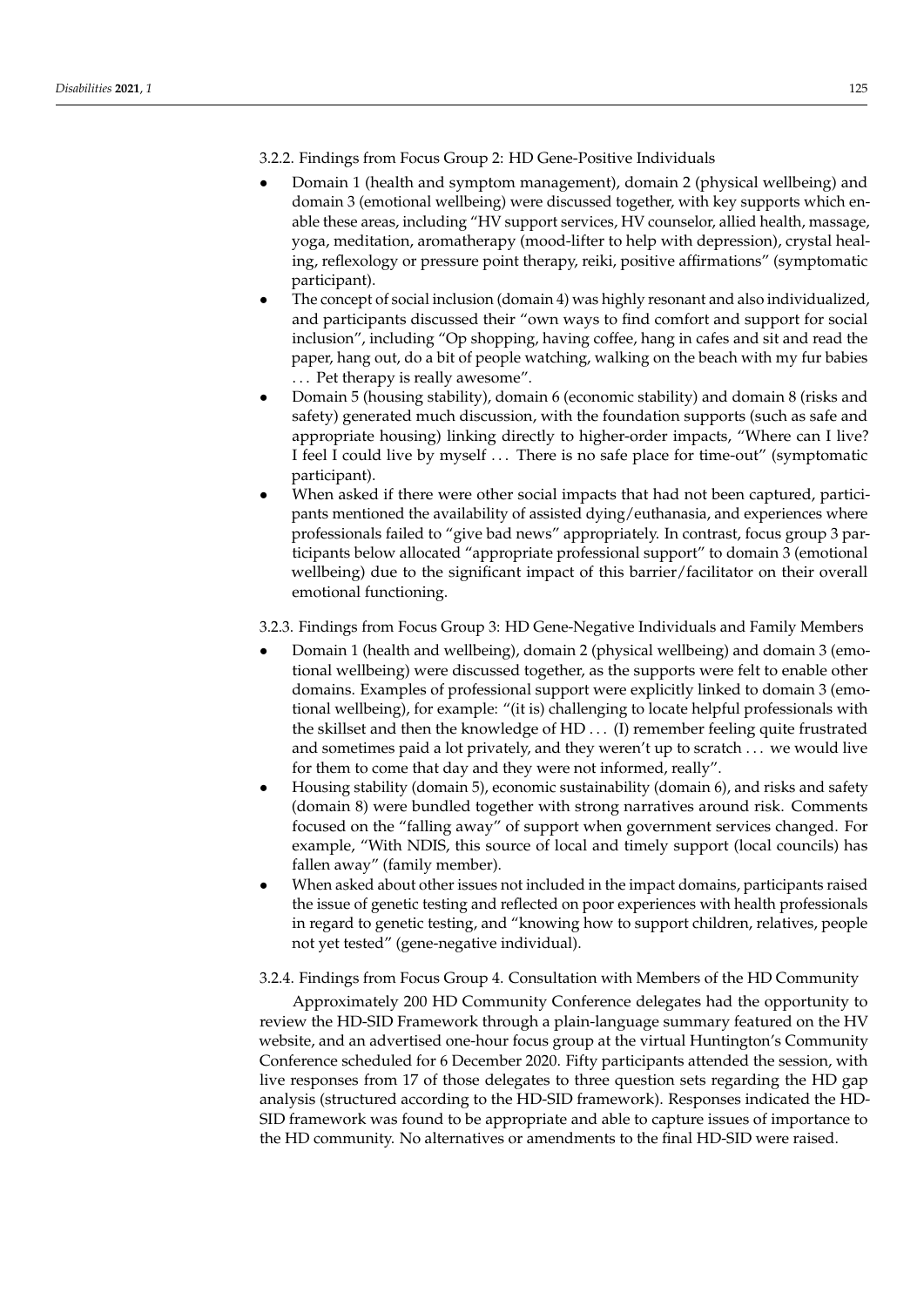# 3.2.5. Summary of Focus Group Findings

Discourse across the focus groups verified the drafted HD-SID, whilst presenting two key themes, and five subthemes, seen as necessary within the framework, which "clustered" various impact domains together. Broadly, participants grouped domains according to the "safety net" cluster of risks and safety (including housing stability, economic sustainability),  $\,$ or the "social inclusion" cluster (including health and symptom management, physical wellbeing, emotional wellbeing, building resilient relationships) (see Figure [2\)](#page-10-0). (see Figure 2).

<span id="page-10-0"></span>

**Figure 2.** Themes and sub-themes for HD-Social Impact Domains. **Figure 2.** Themes and sub-themes for HD-Social Impact Domains.

## **4. Discussion 4. Discussion**

This research used contemporary qualitative co-design methodology with both This research used contemporary qualitative co-design methodology with both people with HD and their families, as well as the broader HD community, to verify and map a draft set of Huntington's Disease Social Impact Domains (HD-SID) against existing outcome frameworks internationally. The HD-SID set was then finalized in preparation for the pilot for the pilot and evaluation. Evidenced against existing national and international and evaluation. Evidenced against existing national and international outcome frameworks, this work is the first of its kind to closely consider the exploration and measurement of both the disease itself, as well as personal and environmental factors that may impact the outcomes of people diagnosed with HD.  $\overline{\phantom{a}}$ 

The social impact of HD can be considerable [\[2\]](#page-13-1). To date, however, existing frameworks have not always been feasible for application involving people with HD across the various stages of the disease, including both those who are early post-diagnosis as well as people who experience multiple and complex needs as the disease progresses [\[15\]](#page-14-11). Holistic social impact domains that allow both the person, and their key supporters or providers, to use a person-centered approach to the measurement and evaluation of social impact are essential to meet complex and individualized needs.

One of the key areas highlighted in the final set of HD-SID that were endorsed is the balance between choice and control versus service quality and safeguarding for people with HD. As identified previously, HD leads to a range of physical and psychosocial impacts [\[16\]](#page-14-12). The HD-SID help to elicit these across multiple domains, aligned with current disability policy and focused on contemporary rights-based considerations [\[2,](#page-13-1)[21,](#page-14-17)[39](#page-15-6)[,40\]](#page-15-7). The HD-SID have been closely considered to ensure alignment with rights-based approaches, whilst offering breadth to ensure they are future-proofed to health and disability policy and service changes that may occur internationally, over time. In addition, specific domains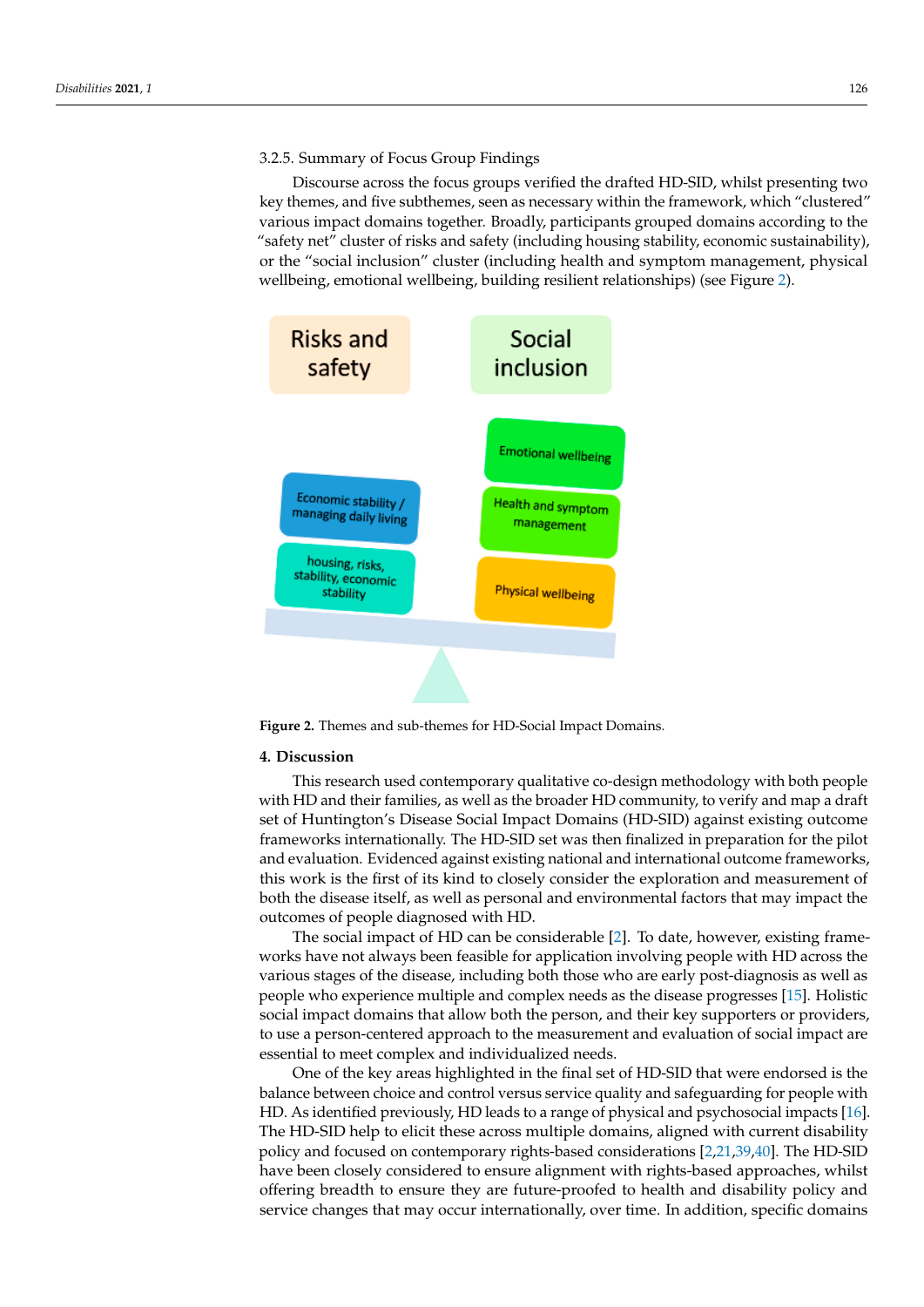acknowledge the complex service planning and implementation that may be required, and the necessary oversight for both human rights and safeguarding (e.g., in relation to behavior support planning, see domain 8).

Continuing the human rights perspective, existing frameworks outline an imperative to ensure meaningful consumer participation in all aspects of human services work [\[39](#page-15-6)[,40\]](#page-15-7). Co-design and coproduction are seen as best-practice approaches in service design, implementation and evaluation; however, the embedding of consumer voices in service planning and provision is arguably less developed. This project used contemporary co-design (both with individuals with active HD, as well as the broader HD community) across all three phases of work, held as central to the development of the final HD-SID. Future implementation of the HD-SID, and evaluation of their utility across the stages of HD, will benefit from this continued co-design approach, with a focus on self-determination and the potential of the HD-SID framework to aid peer-to-peer support [\[12\]](#page-14-8).

When measuring social impact, it has been acknowledged that a holistic approach that considers the physical, mental and social wellbeing and safety of all involved, with specific attention to and input from more vulnerable groups (including those with disability) is necessary  $[14]$ . The system interfaces that a person with HD and their families will experience—including with the health, disability, housing, education and aged care systems—are often multiple and complex to coordinate [\[19\]](#page-14-15). These system interfaces have been explicitly represented in the HD-SID to ensure holistic service planning and evaluation, whilst also offering a framework that may build the capacity of systems less experienced with planning for the impacts of HD. The focus on social impact domains that can be considered across, and gathering information to capacity-build within, the service system intersects that a person with HD and their family may experience has therefore been central to the work as developed.

Whilst this research has been designed to begin to bridge an existing evidence gap in relation to social impact measurement for people with HD across all stages of the disease process, as well as their key supporters, some limitations in this work exist. This includes the fact that the research relied on the testing of initial work with a draft set of HD-SID that had previously been developed by Huntington's Victoria (prior to the research commencing). To attempt to manage this, an independent research group and rigorous methodological design were applied to adequately explore and endorse or refute the draft set via multiple perspectives, and triangulate this work with other existing frameworks and across various HD stakeholder groups. Following the very necessary application of co-design, and thus the focus group methodology used, led to some participants inputting more to the qualitative methods than others. For example, of the 50 attendees at the final focus group (hosted as a community consultation), only 17 responded to polling questions. Attempts were made to address this balance in responses by running a series of focus groups, rather than relying on the community consultation alone. Finally, the finalized HD-SID framework developed through this work—although endorsed by people with HD, their families, peak organizations and government bodies—has not yet been formally tested as a social impact measure. The authors also note that this research was not intended to be a systematic review of HD management or best practice, but rather aimed to co-design domains for consideration and evaluation of social impact from the perspective of various stakeholders, including people with HD, their families, academic experts and service providers. As a result, it does not offer a research protocol aligned with the finalized set of HD-SID. Future research that utilizes or applies the HD-SID set will need to develop such protocols. Finally, this research has focused on the Australian context and, therefore, whilst it is expected that the principles apply internationally, there may be nuances/in-country differences which will require future research evaluation. Given these identified limitations, the next important step in this work will be to pilot and evaluate the utility of the HD-SID both with organizations engaged in the provision of services to people with HD and their families, as well as directly with people with HD and/or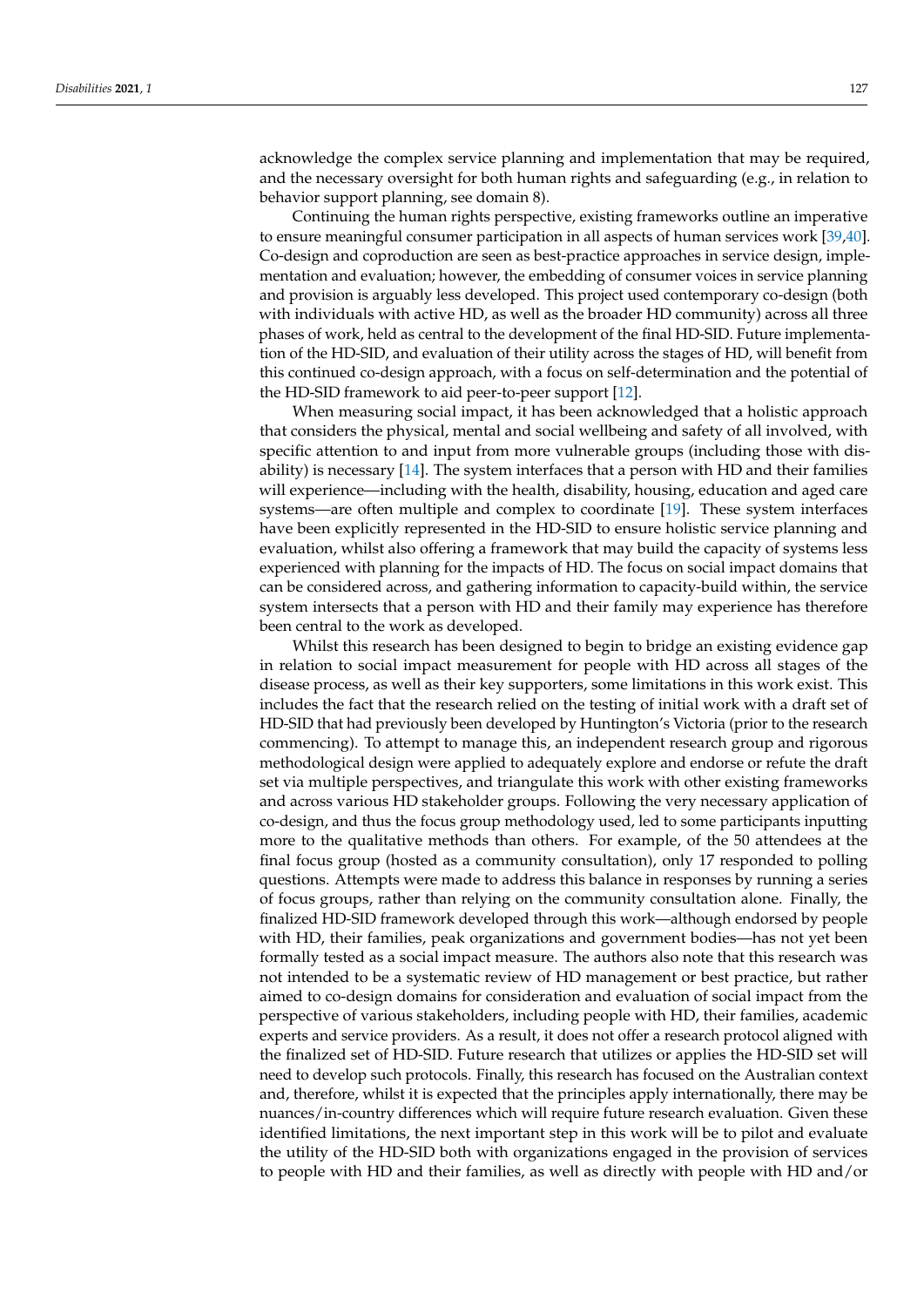their support networks, considering social impacts within service planning or cross-sector coordination of care.

#### **5. Conclusions**

To date, there has been limited guidance on relevant and effective social impact domains in the field of HD. This research offers a new contribution of co-designed HD social impact domains comprising risks and safety (including housing stability, and economic sustainability) and social inclusion (including health and symptom management, physical wellbeing, emotional wellbeing, and building resilient relationships). This participatory research has demonstrated that such measurement is informed by both extant measures and a deep and nuanced understanding of the HD population and their support networks. The finalized HD Social Impact Domains have been co-designed, and are demonstrated to resonate, with the HD community. They provide a useful and comprehensive framework for both effective and holistic care coordination and delivery, as well as social impact, and will be used in future research for service evaluation.

**Author Contributions:** Conceptualization, N.L., N.B., T.G. and L.C.; methodology, N.B. and N.L.; validation, N.L., N.B. and T.G.; formal analysis, N.L.; data curation, N.L.; writing—original draft preparation, N.L.; writing—review and editing, N.L., N.B., L.C. and T.G. All authors have read and agreed to the published version of the manuscript.

**Funding:** This research was funded by National Disability Insurance Scheme (NDIS) Information, Linkages and Capacity Building (ILC) Individual Capacity Building (ICB) Program Grant Round: 2020.

**Institutional Review Board Statement:** The study was conducted according to the guidelines of the Declaration of Helsinki, and approved by the Ethics Committee of Monash University (Project ID: 24641 approved on 29 July 2020).

**Informed Consent Statement:** Informed consent was obtained from all subjects involved in the study.

**Acknowledgments:** We acknowledge people living with or affected by Huntington's Disease (HD), Huntington's Victoria, and other key stakeholders.

**Conflicts of Interest:** The authors declare no conflict of interest. The funders had no role in the design of the study; in the collection, analyses, or interpretation of data; in the writing of the manuscript, or in the decision to publish the results.

#### <span id="page-12-0"></span>**Appendix A**

**Table A1.** Excerpt of Focus Group Schedule based on impact areas.

|       | Gap Analysis Focus Group Guide 2020 |                                                                                                                                                                                                                                    |  |  |  |  |
|-------|-------------------------------------|------------------------------------------------------------------------------------------------------------------------------------------------------------------------------------------------------------------------------------|--|--|--|--|
| Theme |                                     | Prompts                                                                                                                                                                                                                            |  |  |  |  |
|       | Introductions                       | Researcher introductions & about the project<br>Tell us your name and a little bit about yourself<br>How are you involved with the HD community?<br>How long have you been involved?                                               |  |  |  |  |
| 2.    | The idea of a gap analysis          | We want to find out about formal and informal support<br>needs. We will be asking questions for each area of life<br>that the HD community, and NDIS, identify as<br>important. We invite you to add any other areas at the<br>end |  |  |  |  |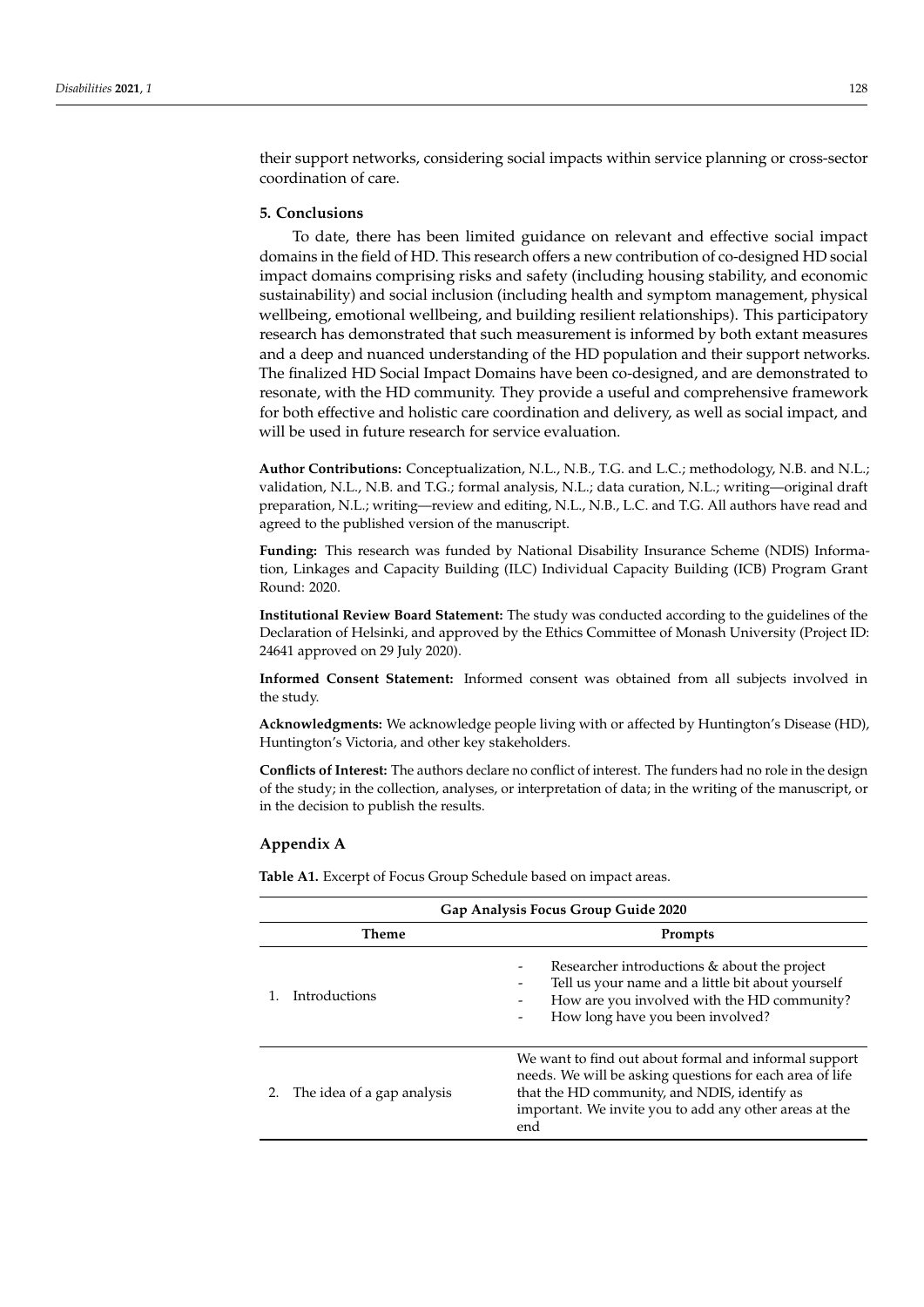**Table A1.** *Cont.*

| Gap Analysis Focus Group Guide 2020                                                                                                                                                                                                                                                    |                         |  |                                                                                                |  |
|----------------------------------------------------------------------------------------------------------------------------------------------------------------------------------------------------------------------------------------------------------------------------------------|-------------------------|--|------------------------------------------------------------------------------------------------|--|
| <b>Theme</b>                                                                                                                                                                                                                                                                           |                         |  | Prompts                                                                                        |  |
| Supports and gaps across areas of life from a human perspective:<br>We will ask the following questions for areas 3-10<br>-What is an enabler or a support (what helps) in this area?<br>-What is missing in this area?<br>-What is needed in this area (what would "good" look like?) |                         |  |                                                                                                |  |
| 3.                                                                                                                                                                                                                                                                                     | Health and wellbeing    |  | Health and symptom management<br>Physical wellbeing                                            |  |
| 4.                                                                                                                                                                                                                                                                                     | Emotional wellbeing     |  | Choice and control                                                                             |  |
| 5.                                                                                                                                                                                                                                                                                     | Social inclusion        |  | Lifelong learning<br>Community participation (political, cultural,<br>spiritual, recreational) |  |
| 6.                                                                                                                                                                                                                                                                                     | Housing stability       |  | Civic participation                                                                            |  |
| 7.                                                                                                                                                                                                                                                                                     | Economic sustainability |  | Daily living                                                                                   |  |
| 8.                                                                                                                                                                                                                                                                                     | Relationships           |  | Building resilient relationships<br>Social participation                                       |  |
| 9.                                                                                                                                                                                                                                                                                     | Risks and safety        |  |                                                                                                |  |
| Supports and gaps across areas of life from a government perspective:<br>The Commonwealth Government (COAG) describe 11 areas where their policies "intersect" and<br>where there can be service gaps. Tell us what you think about supports and gaps in the following<br>areas:       |                         |  |                                                                                                |  |

| 10. Formal supports and gaps | -<br>-<br>-<br>$\qquad \qquad \blacksquare$<br>$\qquad \qquad \blacksquare$<br>$\qquad \qquad \blacksquare$ | Aged care<br>Justice<br>Transport<br>Housing and community infrastructure<br>Employment<br>Higher education and VET<br>Education<br>Child protection and family support<br>Early childhood development<br>Mental health<br>Health |
|------------------------------|-------------------------------------------------------------------------------------------------------------|-----------------------------------------------------------------------------------------------------------------------------------------------------------------------------------------------------------------------------------|
| .                            |                                                                                                             |                                                                                                                                                                                                                                   |

# 11. Other?

12. Thank you ...

# **References**

- <span id="page-13-0"></span>1. Roos, R.A. Huntington's disease: A clinical review. *Orphanet J. Rare Dis.* **2010**, *5*, 40. [\[CrossRef\]](http://doi.org/10.1186/1750-1172-5-40) [\[PubMed\]](http://www.ncbi.nlm.nih.gov/pubmed/21171977)
- <span id="page-13-1"></span>2. Novak, M.J.U.; Tabrizi, S.J. Huntington's Disease: Clinical presentation and treatment. *Int. Rev. Neurobiol.* **2011**, *98*, 297–323. [\[CrossRef\]](http://doi.org/10.1016/B978-0-12-381328-2.00013-4)
- <span id="page-13-2"></span>3. Huntington's Victoria. Available online: <https://www.huntingtonsvic.org.au/understanding-hd#whatishd> (accessed on 20 November 2019).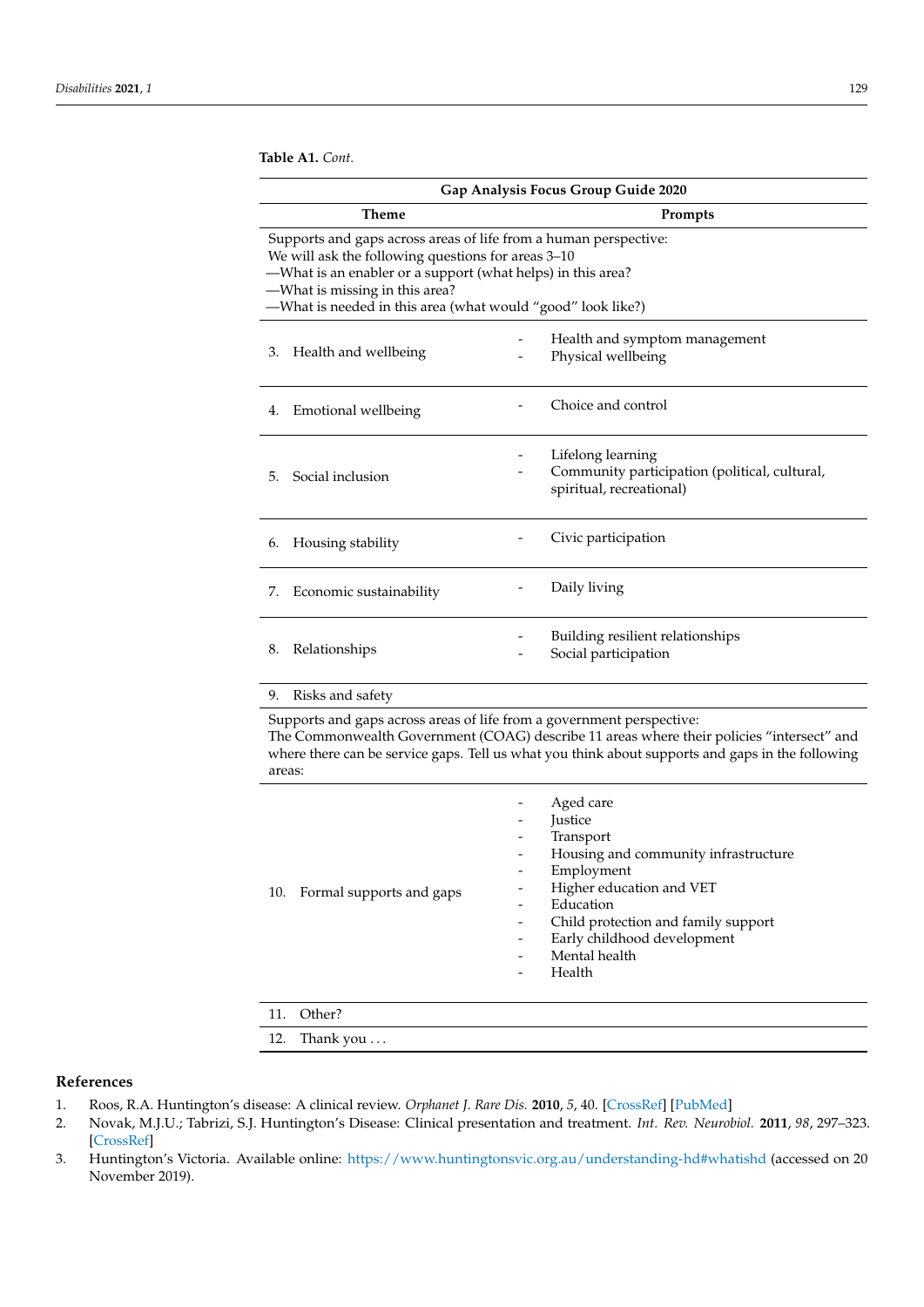- <span id="page-14-0"></span>4. Rawlins, M.D.; Wexler, N.S.; Wexler, A.R.; Tabrizi, S.J.; Douglas, I.; Evans, S.J.; Smeeth, L. The prevalence of Huntington's disease. *Neuroepidemiology* **2016**, *46*, 144–153. [\[CrossRef\]](http://doi.org/10.1159/000443738)
- <span id="page-14-1"></span>5. Pringsheim, T.; Wiltshire, K.; Day, L.; Dykeman, J.; Steeves, T.; Jette, N. The incidence and prevalence of Huntington's disease: A systematic review and meta-analysis. *Mov. Disord.* **2012**, *27*, 1083–1091. [\[CrossRef\]](http://doi.org/10.1002/mds.25075)
- <span id="page-14-2"></span>6. Layton, N.; Brusco, N. *Peer Support for the Huntington's Community* . . . *by the Huntington's Community, 'Huntington's Community Connect' Part 1: Gap Analysis Report*; RAIL Research Centre, Monash University: Melbourne, VIC, Australia, 2021.
- <span id="page-14-3"></span>7. Soltysiak, B.; Gardiner, P.; Skirton, H. Exploring supportive care for individuals affected by Huntington disease and their family caregivers in a community setting. *J. Clin. Nurs.* **2008**, *17*, 226–234. [\[CrossRef\]](http://doi.org/10.1111/j.1365-2702.2007.02276.x) [\[PubMed\]](http://www.ncbi.nlm.nih.gov/pubmed/18578798)
- <span id="page-14-4"></span>8. Helder, D.I.; Kaptein, A.A.; van Kempen, G.M.J.; van Houwelingen, J.C.; Roos, R.A.C. Impact of Huntington's disease on quality of life. *Mov. Disord.* **2001**, *16*, 325–330. [\[CrossRef\]](http://doi.org/10.1002/mds.1056)
- <span id="page-14-5"></span>9. Winkler, D.F.; Farnworth, L.J.; Sloan, S.M.; Brown, T. Young people in aged care: Progress of the current national program. *Aust. Health Rev.* **2011**, *35*, 320–326. [\[CrossRef\]](http://doi.org/10.1071/AH10889)
- <span id="page-14-6"></span>10. Winkler, E.; Ausserhofer, D.; Mantovan, F. The life as a caregiver of a person affected by Chorea Huntington: Multiple case study. *Pflege Z.* **2012**, *65*, 608–611.
- <span id="page-14-7"></span>11. Walker, F.O. Huntington's disease. *Lancet* **2007**, *369*, 218–228. [\[CrossRef\]](http://doi.org/10.1016/S0140-6736(07)60111-1)
- <span id="page-14-8"></span>12. Monaghan, R. Peer-to-Peer Counseling for Individuals Recently Tested Positive for Huntington's Disease. Master's Thesis, University of Pittsburgh, Pittsburgh, PA, USA, 2013.
- <span id="page-14-9"></span>13. Ebrahim, A.; Rangan, V.K. *The Limits of Nonprofit Impact: A Contingency Framework for Measuring Social Performance*; Harvard Business School: Boston, MA, USA, 2010.
- <span id="page-14-10"></span>14. Vanclay, F. International principles for social impact assessment. *Impact Assess. Proj. Apprais.* **2003**, *21*, 5–12. [\[CrossRef\]](http://doi.org/10.3152/147154603781766491)
- <span id="page-14-11"></span>15. Ho, A.; Hocaoglu, M. Impact of Huntington's across the entire disease spectrum: The phases and stages of disease from the patient perspective. *Clin. Genet.* **2011**, *80*, 235–239. [\[CrossRef\]](http://doi.org/10.1111/j.1399-0004.2011.01748.x) [\[PubMed\]](http://www.ncbi.nlm.nih.gov/pubmed/21736564)
- <span id="page-14-12"></span>16. Kaptein, A.A.; Helder, D.I.; Scharloo, M.; Van Kempen, G.M.; Weinman, J.; Van Houwelingen, H.J.; Roos, R.A. Illness perceptions and coping explain well-being in patients with Huntington's disease. *Psychol. Health* **2006**, *21*, 431–446. [\[CrossRef\]](http://doi.org/10.1080/14768320500456947)
- <span id="page-14-13"></span>17. National People with Disabilities and Carers Council. Shut Out: The experience of people with disabilities and their families in Australia. In *National Disability Strategy Consultation Report*; Commonwealth Government: Canberra, ACT, Australia, 2009.
- <span id="page-14-14"></span>18. Commonwealth of Australia. National Disability Strategy 2010–2020. 2011. Available online: <https://www.dss.gov.au/> (accessed on 22 March 2021).
- <span id="page-14-15"></span>19. Centre for Disability Research and Policy, Young People in Nursing Homes National Alliance (YPINHNA). *Service Coordination for People with High and Complex Needs: Harnessing Existing Cross-Sector Evidence and Knowledge*; Centre for Disability Research and Policy University of Sydney and Young People in Nursing Homes National Alliance: Sydney, Australia, 2014. Available online: <https://www.ypinh.org.au/images/stories/pdf/Cross%20sector%20coordination%20paper.pdf> (accessed on 22 March 2021).
- <span id="page-14-16"></span>20. Commonwealth of Australia. National Disability Insurance Scheme Act 2013. 2013. Available online: [https://www.legislation.](https://www.legislation.gov.au/Details/C2020C00392) [gov.au/Details/C2020C00392](https://www.legislation.gov.au/Details/C2020C00392) (accessed on 22 March 2021).
- <span id="page-14-17"></span>21. NDIS Quality and Safeguards Commission. Legislation, Rules and Policies. Available online: [https://www.ndiscommission.gov.](https://www.ndiscommission.gov.au/about/legislation-rules-policies) [au/about/legislation-rules-policies](https://www.ndiscommission.gov.au/about/legislation-rules-policies) (accessed on 22 March 2021).
- <span id="page-14-18"></span>22. Council of Australian Governments (COAG). Principles to Determine the Responsibilities of the NDIS and Other Service Systems. April 2013. Available online: [https://www.coag.gov.au/sites/default/files/communique/NDIS-Principles-to-Determine-](https://www.coag.gov.au/sites/default/files/communique/NDIS-Principles-to-Determine-Responsibilities-NDIS-and-Other-Service.pdf)[Responsibilities-NDIS-and-Other-Service.pdf](https://www.coag.gov.au/sites/default/files/communique/NDIS-Principles-to-Determine-Responsibilities-NDIS-and-Other-Service.pdf) (accessed on 22 March 2021).
- <span id="page-14-19"></span>23. Carayannis, E.G.; Campbell, D.F.J.; Rehman, S.S. Mode 3 knowledge production: Systems and systems theory, clusters and networks. *J. Innov. Entrep.* **2016**, *5*, 17. [\[CrossRef\]](http://doi.org/10.1186/s13731-016-0045-9)
- 24. Dershin, H. Nonlinear systems theory in medical care management. *Physician Exec.* **1999**, *25*, 8–16.
- <span id="page-14-20"></span>25. Wadsworth, Y. "Is it safe to talk about systems again yet?"—Self organising processes for complex living systems and the dynamics of human inquiry. *Syst. Pract. Action Res.* **2008**, *21*, 153–170. [\[CrossRef\]](http://doi.org/10.1007/s11213-007-9084-2)
- <span id="page-14-21"></span>26. Lee, S.; Cornwell, T.; Babiak, K. Developing an instrument to measure the social impact of sport: Social capital, collective identities, health literacy, well-being and human capital. *J. Sport Manag.* **2013**, *27*, 24–42. [\[CrossRef\]](http://doi.org/10.1123/jsm.27.1.24)
- <span id="page-14-22"></span>27. Marino, M.; Soley-Bori, M.; Jette, A.M.; Slavin, M.D.; Ryan, C.M.; Schneider, J.C.; Resnik, L.; Acton, A.; Amaya, F.; Rossi, M.; et al. Development of a conceptual framework to measure the social impact of burns. *J. Burn Care Res.* **2016**, *37*, e569–e578. [\[CrossRef\]](http://doi.org/10.1097/BCR.0000000000000358) [\[PubMed\]](http://www.ncbi.nlm.nih.gov/pubmed/27828837)
- <span id="page-14-23"></span>28. World Health Organization. *International Classification of Functioning, Disability and Health: ICF*; World Health Organization: Geneva, Switzerland, 2001; p. 2020.
- <span id="page-14-24"></span>29. NDIA. Quarterly Reports. NDIA, 2021. Available online: <https://www.ndis.gov.au/about-us/publications/quarterly-reports> (accessed on 1 March 2021).
- <span id="page-14-25"></span>30. National Disability Insurance Scheme. NDIA Working with State and Territory Governments. 2020. Available online: [https:](https://www.ndis.gov.au/understanding/ndis-and-other-government-services/ndia-working-state-and-territory-governments) [//www.ndis.gov.au/understanding/ndis-and-other-government-services/ndia-working-state-and-territory-governments](https://www.ndis.gov.au/understanding/ndis-and-other-government-services/ndia-working-state-and-territory-governments) (accessed on 1 March 2021).
- <span id="page-14-26"></span>31. *The Knowledgeable Patient: Communication and Participation in Health*; Hill, S. (Ed.) Wiley-Blackwell: Hoboken, NJ, USA, 2011.
- <span id="page-14-27"></span>32. Costa, E.; Pesci, C. Social impact measurement: Why do stakeholders matter? *Sustain. Account. Manag. Policy J.* **2016**, *7*, 99–124. [\[CrossRef\]](http://doi.org/10.1108/SAMPJ-12-2014-0092)